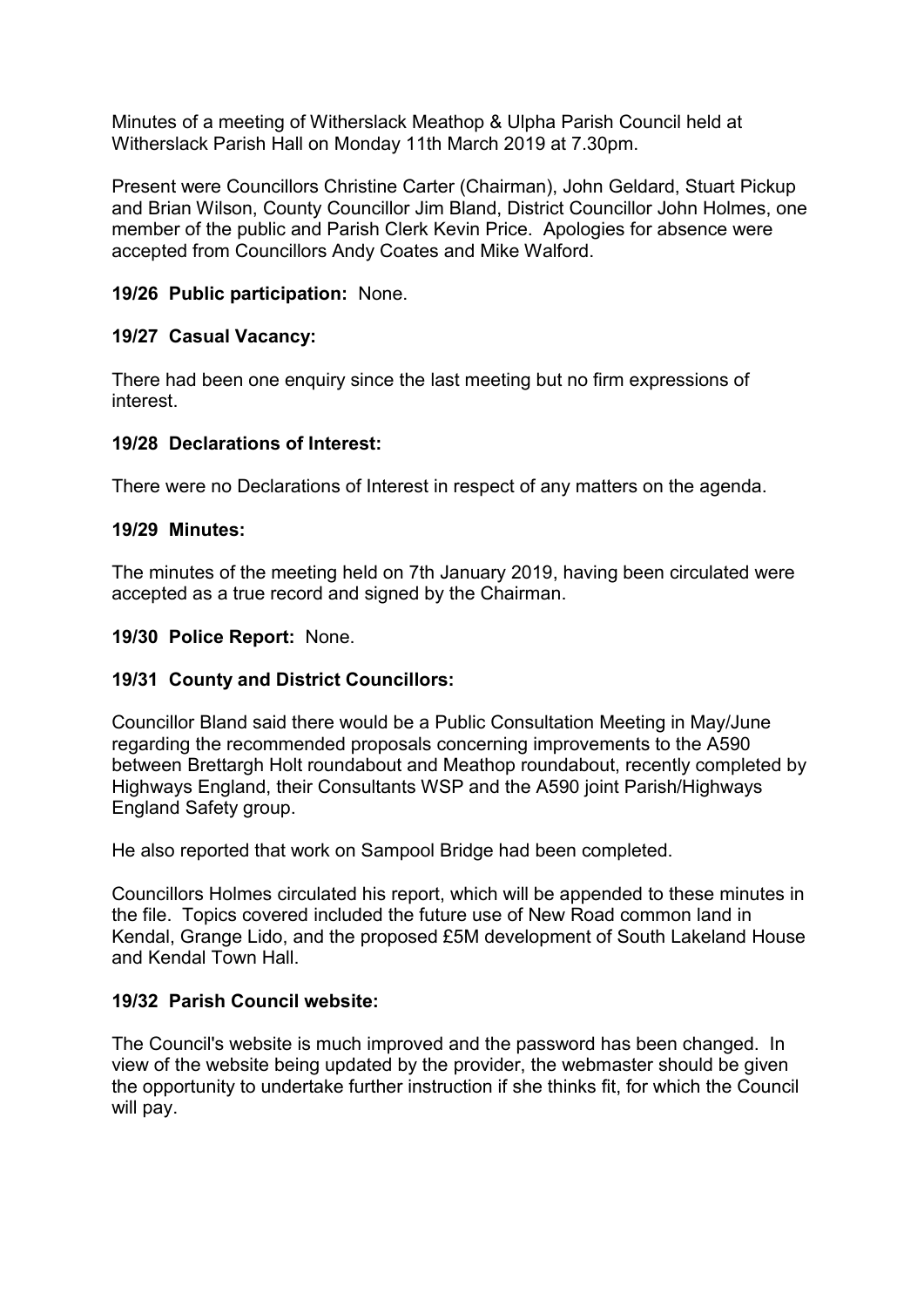### 19/33 Film Festival:

No further information is available and the Clerk agreed to contact the organiser.

### 19/34 SLDC Parish Remuneration Panel:

It was resolved to accept the recommendations of the Report regarding Councillor's expenses, etc. This Council does not wish to request allowances for Councillors.

### 19/35 Proposed Play Area:

There is nothing further to report as a meeting of the Land Trust has not yet taken place.

#### 19/36 Parking problems:

This was deferred to the next meeting, when Councillor Coates will speak to it.

### 19/37 Planning

*The following decision, notified to the Council by the Planning Authority, was noted:*

7/2018/5749 High Fell End Farm, Witherslack. Approval of details reserved by condition on application 7/2017/5569 - Conversion of barn and former cart building to 3 one bed holiday lets: conditions 3 (doors, windows & all external joinery) and 10 (landscaping). Complies with conditions..

#### 19/38 Finance:

*a. It was resolved to pay the following accounts:*

| HMRC                          | £295.40 | <b>PAYE</b>                    |
|-------------------------------|---------|--------------------------------|
| Lawrence Freiesleben          | £130.00 | Handyman (final payment)       |
| <b>Witherslack Youth Club</b> | £375.00 | Remainder of grant applied for |

- b. The cash and budget statements were noted.
- c. A request from Witherslack Community Shop for £500 to replace their storage shed was considered. However, the £500 in the Precept has already been paid to the shop this year, so it was agreed that the £500 for 2019-20 could be paid at the next meeting.
- d. It was resolved to revise the Bank Mandate, the signatories in future to be Councillors Carter, Coates and Geldard, and the Clerk.
- e. Councillors Geldard and Walford had obtained quotations for the replacement of the seat at Meathop. It was resolved to accept the one from Solway Recycling and this will be ordered once it has been arranged for a plinth to be made for the seat.